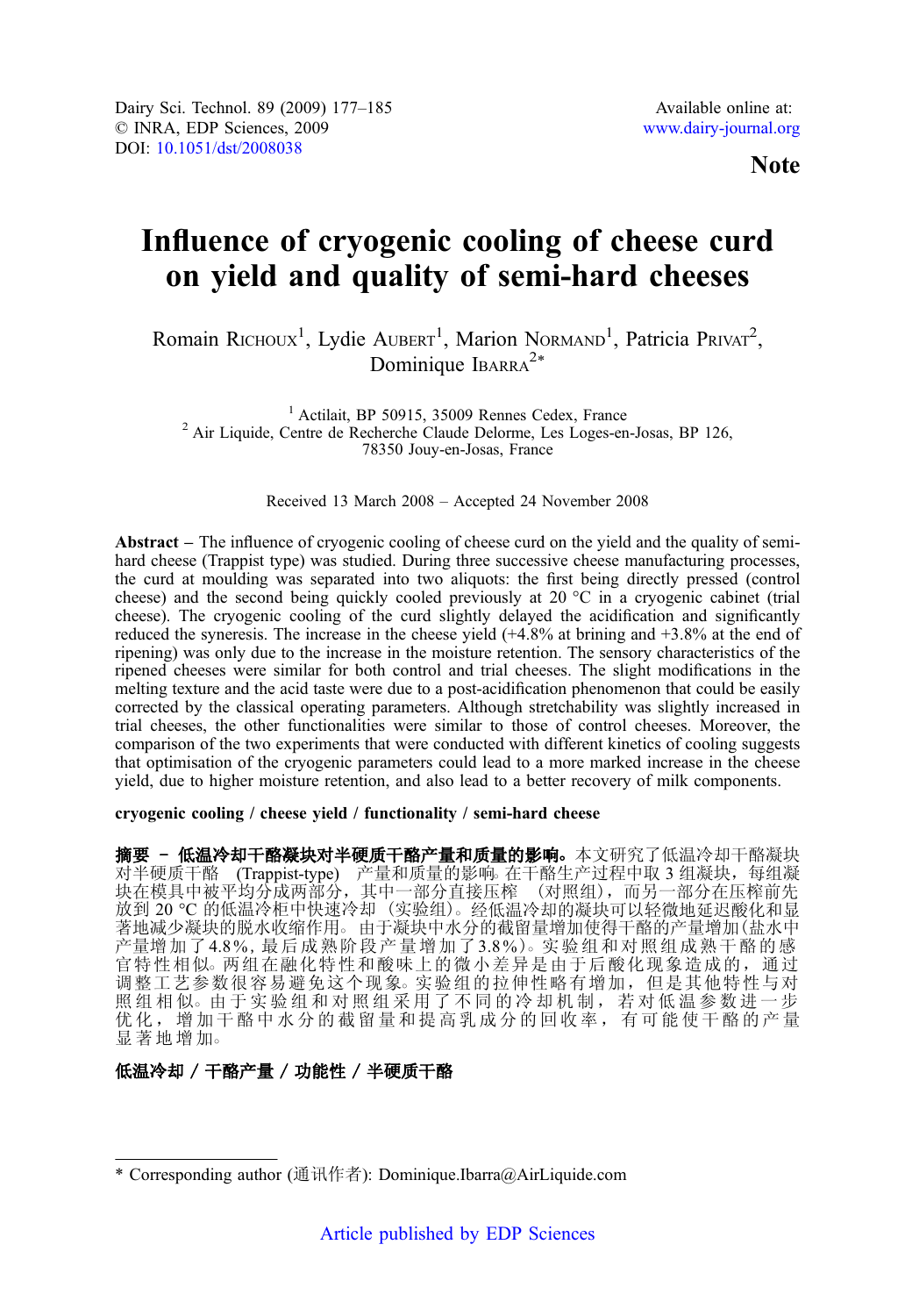Résumé – Influence d'un refroidissement cryogénique du caillé sur les rendements et la qualité de fromages à pâte pressée non cuite. L'influence d'un refroidissement cryogénique du caillé sur la qualité et les rendements de fromages à pâte pressée non cuite a été étudiée. Au cours de trois fabrications successives, le caillé au moulage était réparti en deux lots homogènes, l'un directement pressé, l'autre préalablement refroidi rapidement à 20 °C en cellule cryogénique. Le refroidissement anticipé du caillé a conduit à un léger retard d'acidification et à une réduction significative de l'égouttage. L'augmentation des rendements fromagers (+4.8 % au saumurage, +3.8 % fin affinage) était uniquement liée à une rétention accrue d'humidité. Les caractéristiques sensorielles des fromages affinés étaient peu différentes de celles des fromages témoins. Les légères dérives de saveur acide et de texture fondante semblent directement liées à un phénomène de post acidification, facilement corrigeable par ailleurs. À l'exception d'une légère augmentation des propriétés filantes, les fonctionnalités à chaud des fromages affinés étaient similaires à celles des fromages témoins. La comparaison de deux essais se distinguant par leurs cinétiques de refroidissement laisse, par ailleurs, supposer que l'optimisation des paramètres cryogéniques pourrait conduire à des gains de rendement plus conséquents, liés à la fois à une humidité accrue et à une meilleure récupération des constituants du lait.

#### refroidissement cryogénique / rendement fromager / fonctionnalité / fromage à pâte pressée non cuite

#### 1. INTRODUCTION

The improvement of cheese yield is a major concern for cheesemakers as the profitability of a cheese plant strongly depends on this. In the past few decades, many studies focused on cheesemilk treatment to enhance both whey protein recovery and cheese moisture  $[10]$  $[10]$ . Significant increase in cheese yield has been obtained using strong heat treatment of cheesemilk or the addition of denatured whey protein concentrates [\[7,](#page-8-0) [8\]](#page-8-0). However, these practices have adverse effects on the sensory (texture and flavour) and functional properties (meltability and sliceability) of cheeses. Such adverse effects (e.g. poor shredding characteristics) have also been obtained when there is an increase in cheese moisture by the addition of phospholipids (e.g. buttermilk) to cheesemilk for pizza cheese manufacturing [\[4\]](#page-7-0).

Altering the cheesemaking parameters to increase the cheese moisture is another way to improve the actual cheese yield. Besides the other well-known operating parameters, temperature plays a key role in curd syneresis [[2\]](#page-7-0). A decrease in the temperature of the curd is therefore frequently used to modulate syneresis (i.e. for reduced-fat cheesemaking). Air Liquide has recently developed a cryogenic process that allows a homogeneous cooling of the cheese curd without crusting (i.e. the formation of a rigid periphery). This study is aimed to appreciate the feasibility of cryogenic cooling of the curd at moulding and its influence on cheese yield and cheese quality.

#### 2. MATERIALS AND METHODS

#### 2.1. Cheesemaking

Surface-ripened semi-hard cheeses (Trappist type) were manufactured from pasteurised (75 °C for 16 s) milk in cylindrical, jacketed, stainless steel 120-L vats. On day  $-1$ , 100 L of standardised cheesemilk  $(fat/true)$  protein = 1) was ripened for 15 h at 13 °C with mesophilic O-type lactic starters (MA014, 2 U·100 L−<sup>1</sup> , Danisco, Dangé-Saint-Romain, France). The next day, the milk was ripened at 31.5 °C for 30 min with 0.15% of a Streptococcus thermophilus culture (PAL-ITG ST 20-82, Laboratoires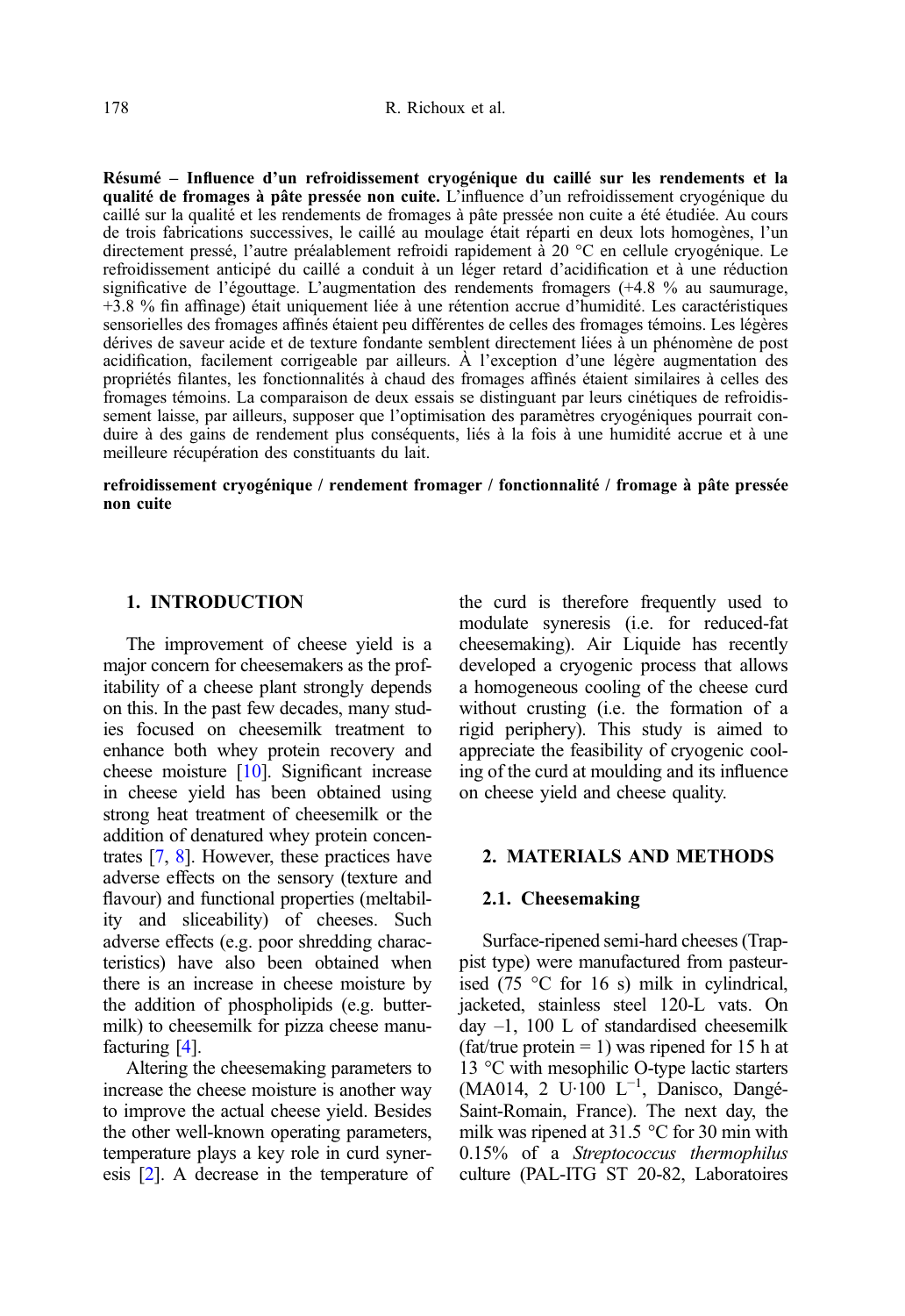Standa, Caen, France) grown on Marstar 412A medium (Danisco) at 42 °C until it reached 0.9% titrable acidity. The milk (pH 6.45) was clotted with calf rennet for 20 min, and the gel was then cut into 4-mm curd grains. The whey-curd mixture was stirred for 10 min. A part of the whey (30% of milk volume) was then removed and replaced by the same amount of warm (42 °C) water. The curd-whey mixture (34.5 °C) was stirred for another 15 min and was dipped into a pre-press vat (1 kPa for 20 min).

The rectangular curd block was cut into 6 pieces (of about 2.5 kg). Three diametrically opposed pieces were taken as control cheeses, whereas the other three pieces were taken as trial cheeses. The control cheeses were transferred into microperforated plastic moulds (of 18 cm diameter) and pressed (at 20 kPa) for 100 min. Before moulding and pressing, the trial cheeses were cooled in the cryogenic device for about 20 min. When the pH reached 5.30, the cheeses were salted for 4 h in a dynamic saturated brine at 14 °C. These cheeses were then ripened for 21 days at 14 °C and 96% relative humidity and smeared twice a week with 5% NaCl solution containing yeasts and corynebacteria.

Three replicates were made.

# 2.2. Cryogenic cooling

A forced convection cabinet (Silversas™, Air Liquide, Paris, France) was used for the cryogenic cooling of the curd. The chamber was first cooled at −50 °C with sprayed liquid nitrogen (eight lateral injectors) dispersed by a turbine. Raw curd pieces (without mould) were then placed into the cabinet. Nine additional injectors were placed on the top of the cryogenic cell to allow a uniform spraying of the cryogenic fluid on the surface of the curd, and then liquid nitrogen was sprayed vertically in a discontinuous mode. Thermocouples were placed both in the core and on the surface of the curd blocks, and the change in temperature during the cryogenic cooling was continuously monitored with a data acquisition system.

# 2.3. Analysis

The cheesemilk and the first and the second wheys were analysed for fat [\[9](#page-8-0)] and total nitrogen (TN) [\[11\]](#page-8-0). Non-casein nitrogen and non-protein nitrogen in cheesemilk were also determined [[11](#page-8-0)].

The cheeses were analysed for total solids (TS), fat and nitrogen just before being placed in the brine. The ripened cheeses were analysed for TS, fat, calcium, NaCl, TN, pH 4.6-soluble nitrogen (pH 4.6-SN), 12% trichloroacetic acid-soluble nitrogen (12% TCA-SN) and 5% phosphotungstic acid soluble nitrogen (5% PTA-SN) as described by Berdagué et al. [\[1](#page-7-0)].

# 2.4. Yield

Mass, fat and protein balances at brining were controlled before the establishment of the yields. To determine the actual yield (kg cheese 100 kg<sup>-1</sup> milk), the milk mass pertaining to trial and control cheeses was estimated on the basis of the repartition of curd (ex pre-pressing vat) between control and trial cheeses. Standard yield (49% moisture) was determined according to the methods of Maubois and Mocquot [\[14](#page-8-0)].

#### 2.5. Sensorial evaluation

Quantitative sensory evaluations were performed by Les Maisons du Goût (Actilait, Rennes, France). Twelve trained assessors scored cheese samples on a 10-point scale for 7 texture attributes (firm, elastic, crumbly, dry, melting, granular and sticky) and 11 flavour attributes (odour intensity, taste intensity, salty, acid, sweet and bitter tastes, aroma richness, cream, boiled milk, animal and pungent aroma).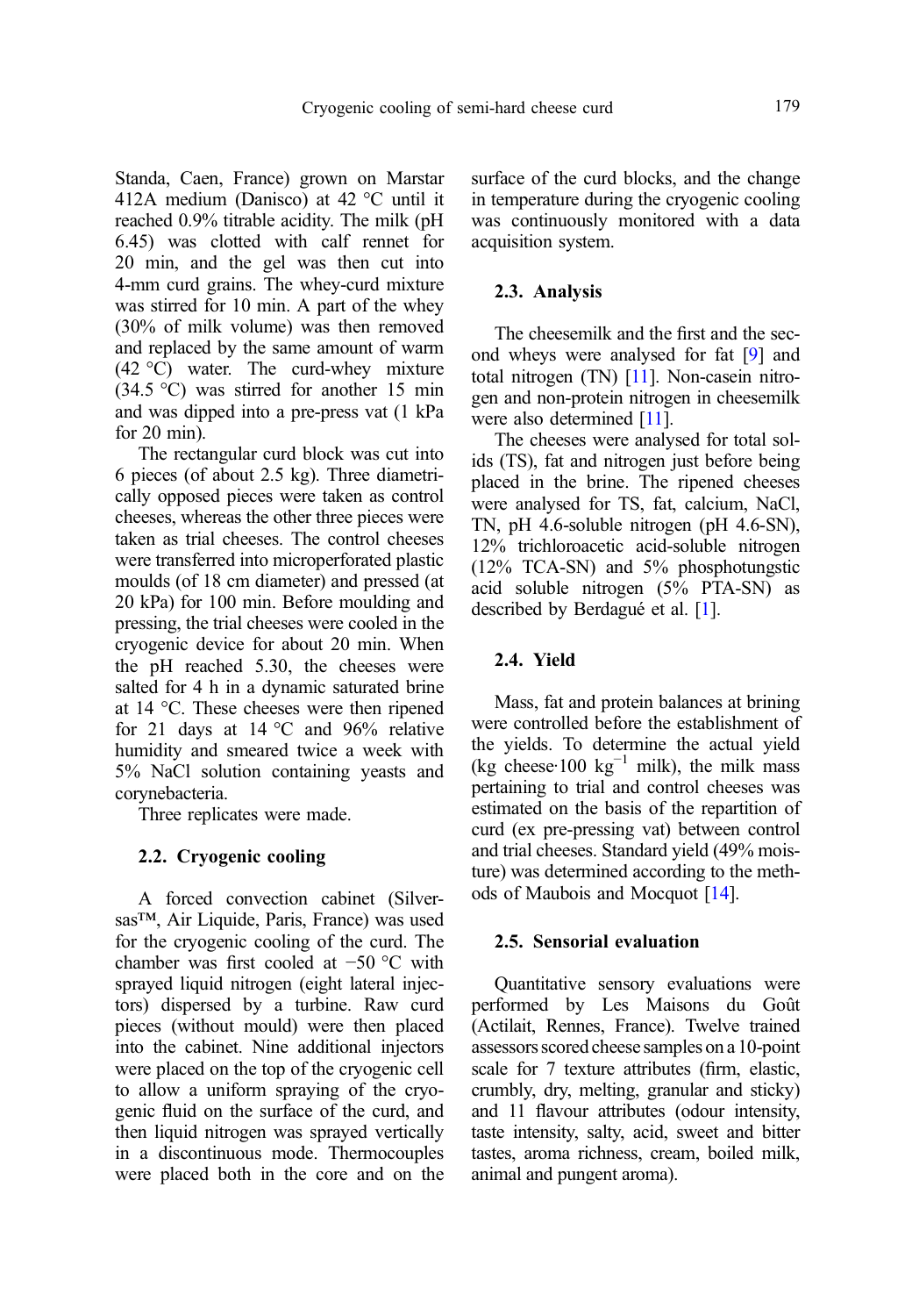#### 2.6. Functionalities

Instrumental characterisation of the functional properties of the cheeses was measured as described by Richoux et al. [\[19](#page-8-0)]. To sum, the flowability was measured using a modified Schreiber test [\[13\]](#page-8-0) and the stretchability was assessed using a method involving vertical traction of ground melted cheese (82 °C). Free oil of the melted cheese was measured using butyrometric analysis [\[19\]](#page-8-0). The browning properties were assessed by measuring the colour of the ground cheese heated in an oven at 225  $\degree$ C for 6.5 min using a Chromameter CR 300 (Minolta, Carrièresur-Seine, France).

#### 2.7. Statistics

In this study, the experimental design was made to limit the number of replicates without reduction of the statistical power. Indeed, since control and trial cheeses were not independent (twin cheeses from the same vat), paired Student tests were performed using Microsoft Excel Software. In a paired test, the null hypothesis  $(H_0)$ : mean  $(control - trial) = 0$ . These design and statistical treatments permit one to reduce the statistical influence of the variability between replicates and focus on the difference between control and trial cheeses.

#### 3. RESULTS AND DISCUSSION

#### 3.1. Acidification and syneresis

In contrast to control cheeses, in which the temperature remained  $> 30$  °C during pressing, the temperature of trial cheeses ranged from 18 °C (periphery) to 26 °C (core) at their removal from the cryogenic chamber. However, a homogeneous temperature (about 20 °C) was quickly obtained ([Fig. 1\)](#page-4-0). Hence, as early as 40 min of pressing, the temperature of the trial cheeses was about 10 °C less compared with the control cheeses.

The cooling of the trial cheeses slowed down the acidification [\(Fig. 2](#page-4-0)). This finding is consistent with the optimum acidification temperature of lactic acid bacteria: 30 °C for Lactococcus lactis and 40 °C for Streptococcus thermophilus [\[17\]](#page-8-0).

The duration required to reach the target pH of brining increased by 53  $(\pm 17)$  min, and 34  $(\pm 5)$  min of which were pertained to the cryogenic treatment. However, the pH at day 1 tended ( $P = 0.06$ ) to be lower for the trial cheeses  $(4.97 \pm 0.06 \text{ vs.}$  $5.04 \pm 0.04$ .

The curd syneresis was reduced in the trial cheeses [\(Fig. 3](#page-5-0)), especially during the early stage of pressing. As a consequence, TS was significantly  $(P < 0.05)$  higher in the control cheeses than that in the trial cheeses from brining  $(51.3 \pm 0.9 \text{ g} \cdot 100 \text{ g}^{-1} \text{ vs.})$  $49.6 \pm 0.6$  g·100 g<sup>-1</sup>) to day 21 (51.8 ± 1.1 g·100 g<sup>-1</sup> vs. 50.9  $\pm$  1.2 g·100 g<sup>-1</sup>). This result was expected since the temperature is known to be a key factor for syneresis. Indeed, syneresis is virtually non-existent below 20 °C. Raising of the temperature increases both porosity and rearrangement of the network of para-casein micelles and promotes syneresis. Temperature coefficient,  $Q_{10}$  (the factor by which the rate changes as a consequence of increasing the temperature by 10  $^{\circ}$ C), around 10 was reported [[2\]](#page-7-0).

#### 3.2. Yield

Before brining, the mass, fat and protein balances were 0.991, 1.005 and 0.996, respectively, allowing the measurement of the cheese yield. The cheese yield tended  $(P = 0.06)$  to be higher for trial cheeses:  $12.51 \pm 0.35$  kg cheese 100 kg<sup>-1</sup> milk vs. 11.94 ± 0.11 kg cheese 100 kg<sup>-1</sup> milk (i.e. a 4.8% increase). Moisture-adjusted yield, and fat and protein recoveries were similar  $(P > 0.05)$  for control and trial cheeses (data not shown), suggesting that the yield increase was only due to the moisture increase.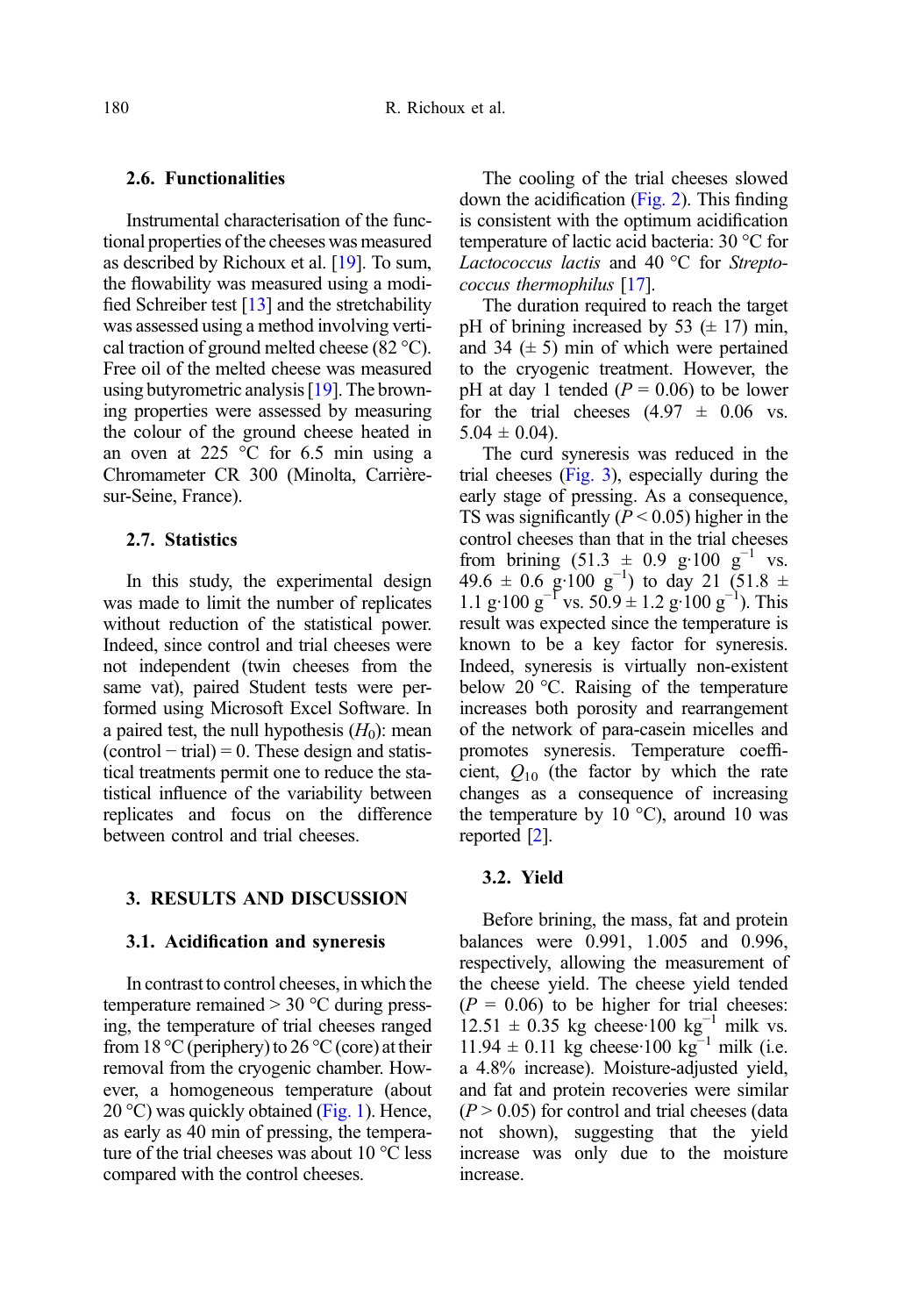<span id="page-4-0"></span>

Figure 1. Change in temperature during pressing and acidification of cheeses (mean value, errorbars: standard deviation,  $n = 3$ ).  $\blacksquare$ , core of the control cheeses;  $\Box$ , periphery of the control cheeses; ●, core of the trial cheeses; ○, periphery of the trial cheeses.



Figure 2. Acidification in the core of the control  $(\blacksquare)$  and the trial cheeses ( $\bigcirc$ ) (mean values,  $n = 3$ ).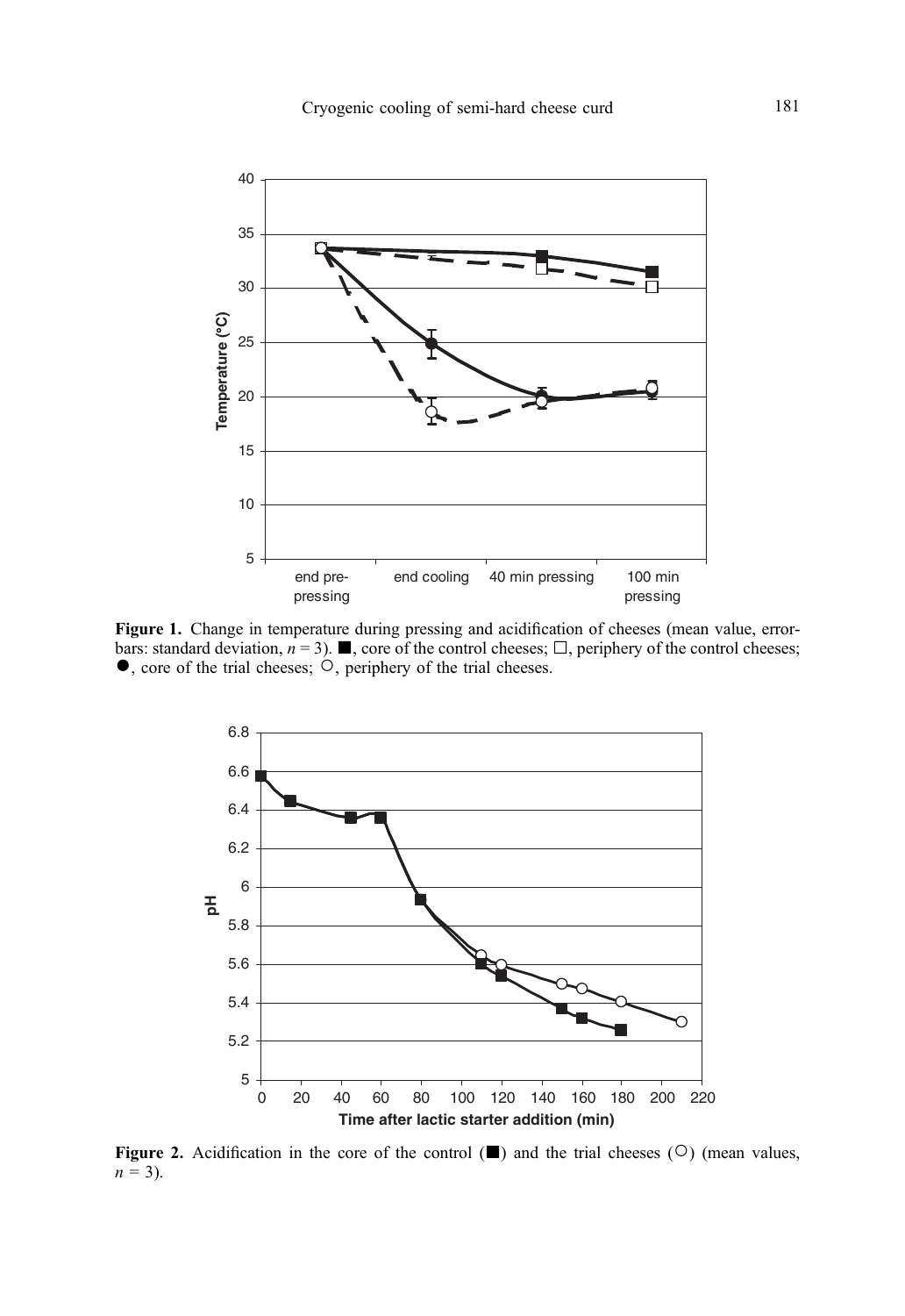<span id="page-5-0"></span>

Figure 3. Change in curd mass during pressing and acidification of the control (■) and the trial cheeses ( $\circ$ ) (mean values,  $n = 3$ ); index 100 is the curd mass at the end of pre-pressing.

Weight loss of control and trial cheeses was similar during brining (1.5%) but was higher during ripening for trial cheeses  $(P = 0.04)$ :  $0.6 \pm 0.17\%$  vs.  $0.15 \pm 0.11\%$ . Finally, a 3.8% increase in the actual yield of ripened cheeses was obtained with cryogenic cooling  $(11.8 \pm 0.15 \text{ kg})$ cheese 100 kg<sup>-1</sup> milk vs. 12.2 ± 0.39 kg cheese 100 kg<sup>-1</sup> milk  $P = 0.08$ ).

### 3.3. Composition of the ripened cheeses

Trial cheeses had a significantly  $(P < 0.05)$  lower TS  $(50.9 \pm 1.2 \text{ g} \cdot 100 \text{ g}^{-1})$ vs.  $51.8 \pm 1.1$  g·100 g<sup>-1</sup>) and higher moisture in non-fat substance (66.3% vs. 65.4%). The mineralisation of trial cheeses was also reduced ( $P < 0.001$ ), since calcium content (0.55  $\pm$  0.01 g·100 g<sup>-1</sup> cheese vs.  $0.58 \pm 0.02$  g·100 g<sup>-1</sup> cheese) and calcium/non-fat solids  $(2.27 \pm 0.03\% \text{ vs.}$  $2.18 \pm 0.03\%$  were lower. The dynamics of syneresis and acidification explain the lower calcium content of trial cheeses. After 30–40 min of the end of pre-pressing, control and trial cheeses had a similar pH value but with a different TS. Further syneresis corresponded to 2.4% of the initial curd weight for control cheeses vs. 11% for trial cheeses. More calcium was probably expelled in the trial cheese whey during this late drainage.

The control and the trial cheeses had identical mean values for fat in dry matter  $(50.8 \pm 0.3\%)$ , NaCl  $(1.7 \pm 0.2 \text{ g} \cdot 100 \text{ g}^{-1})$ , pH 4.6-SN/TN  $(19.9 \pm 0.3\%)$ , 12% TCA-SN/TN  $(11.2 \pm 0.2\%)$  and 5% PTA-SN/TN  $(2.2 \pm 0.1\%)$ . The lower pH in trial cheeses could also explain similar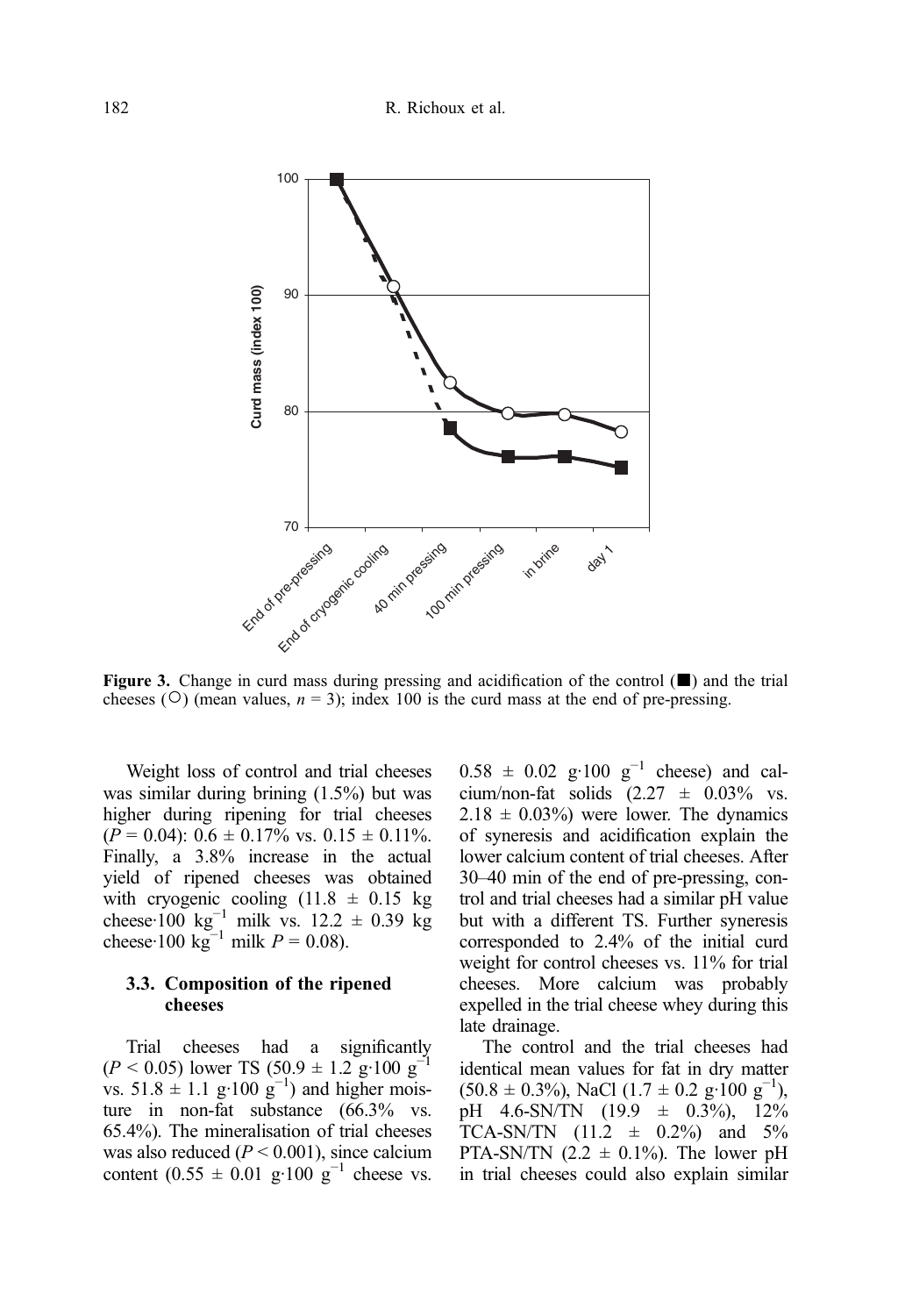| Functionalities                           | Control cheese | Trial cheese | P values |
|-------------------------------------------|----------------|--------------|----------|
| Stretchability (mm)                       | 46             | 95           | 0.001    |
| Flowability (index)                       | 3.66           | 3.55         | 0.322    |
| Oiling off $(g \cdot 100 \text{ g}^{-1})$ | 12.0           | 12.7         | 0.369    |
| Browning (a.u.)                           |                |              |          |
| $L^*$                                     | 58.5           | 60.0         | 0.138    |
| $a^*$                                     | 16.4           | 15.8         | 0.097    |
| $h^*$                                     | 39.8           | 41.1         | 0.311    |

**Table I.** Functionalities of the ripened cheeses  $(n = 3)$ .

proteolysis observed in control and trial cheeses despite their differences in moisture content. Indeed, primary proteolysis is well known to be enhanced by higher moisture content but decreased by lower pH [\[20](#page-8-0)]. In such high-moisture semi-hard cheeses, the breakdown of the  $\alpha s_1$ -casein (mainly due to chymosin) occurs very early and is not pH dependent. In contrast, the β-casein breakdown due to plasmin is rather limited and is strongly dependent on the pH of the cheese [\[3](#page-7-0)].

The similar salt intake observed in control and trial cheeses can be explained by the higher moisture in trial cheeses and the higher temperature of control cheeses when they were placed in the brine [\(Fig. 1\)](#page-4-0). Indeed, both parameters are well known to enhance the salt intake in cheese [\[6\]](#page-7-0) and probably offset each other.

#### 3.4. Sensorial analysis

Trial cheeses were significantly  $(P < 0.05)$  less bitter (3.2 vs. 4.2) and more salty (4.1 vs. 3.5). The texture of trial cheeses also tended  $(0.05 \le P \le 0.10)$  to be slightly less melting (5.7 vs. 6.2) and crumbly (1.4 vs. 2.0) and more sticky (6.3 vs. 6.0). Acid taste also tended to be higher (3.8 vs. 3.2). Most of these modifications, especially the melting texture and the acid taste, can be linked to the lower pH of trial cheeses. They could easily be restored by well-known operating parameters, such as by the increase in water addition during curd washing [[21](#page-8-0)].

#### 3.5. Functional properties

As shown in Table I, the functional properties of control and trial cheeses were very similar except for stretchability, which was twice as high for trial cheeses. This finding was unexpected because both demineralisation and pH decrease are known to reduce cheese stretchability [\[5,](#page-7-0) [12](#page-8-0)]. However, the mean values of stretchability were low for both trial and control cheeses. Their difference was close to the repeatability of the method [\[19\]](#page-8-0) and would probably not be detected by sensorial analysis (Actilait, unpublished results).

The red component  $(a^*)$  of the ground cheese also tended to be weaker for trial cheeses. Despite higher moisture content and lower calcium content, the trial cheeses had similar flowability to the control cheeses. The lower pH could explain this phenomenon [\[12\]](#page-8-0).

#### 3.6. Effect of the kinetic of cooling

The parameters of the cryogenic cooling were modified after the first set of experiments (by adjusting the frequency and the duration of  $N_2$  injections) to reduce the thermal heterogeneity between the core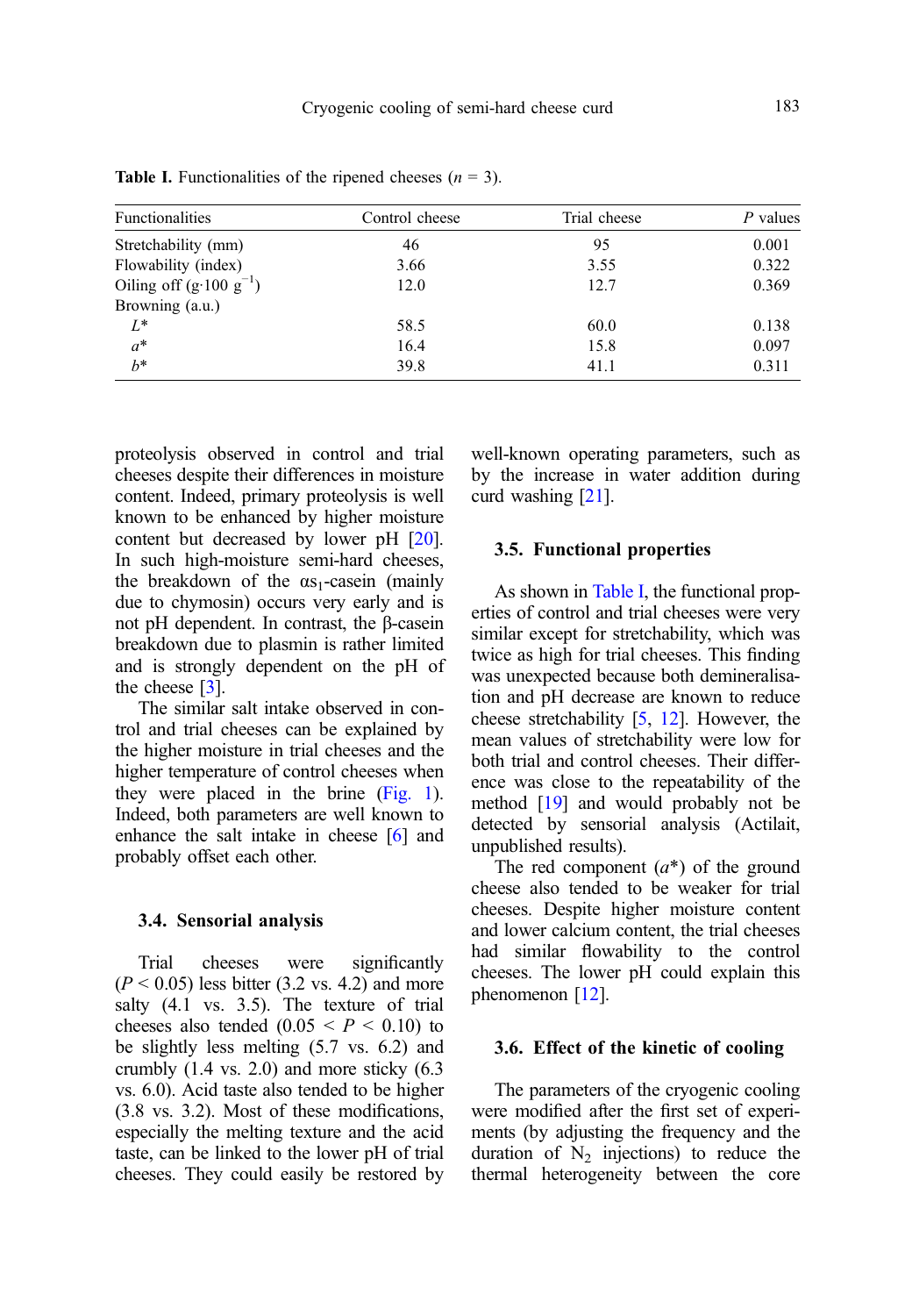<span id="page-7-0"></span>and the periphery of the curd blocks. In the following experiments, the trial cheeses were cooled more quickly (28 min vs. 40 min), albeit to a lesser extent  $(27 \text{ °C} \text{ in }$ the core vs. 25.5  $^{\circ}$ C). Although these results were not replicated, interesting observations can be taken from the comparison of the first and the second experiments that had similar in-vat syneresis (TS: 41.9 g·100 g−<sup>1</sup> vs. 42.6 g·100 g−<sup>1</sup> at the end of the pre-pressing).

In the first experiment (lower rate of cooling and slightly lower in-vat syneresis), the cryogenic cooling increased the actual yield at brining more markedly: +8.5% vs. +4.4% for the second experiment. Moreover, in the first experiment, the moistureadjusted yield increased from about 12.0 kg·100 kg<sup> $-1$ </sup> (control cheese) to 12.4 kg·100 kg<sup> $-1$ </sup> (trial cheese), i.e. a 3.3% increase in the moisture-adjusted yield. This result is consistent with the slight increase in both non-fat solid (33.8% vs. 32.5%) and fat (94.2% vs. 90.5%) recovery observed in this trial. Hence, the increase in the actual yield observed in Experiment 1 not only seems to be solely due to a higher moisture retention, but also due to the better recovery of the milk components. This suggests that the optimisation of the cryogenic parameters could lead to a more marked increase in the cheese yield than the mean value observed for the three replicates.

Moreover, the sensory characteristics of the trial cheeses were closer to those of the control cheeses, probably because of their closer pH ( $\Delta$  = 0.03 vs. 0.12 unit at day 1).

#### 4. CONCLUSIONS

These results show that the cryogenic cooling of the curd increased the cheese yield without major alteration in the cheese quality. This contrasts with the use of highheat-treated milk or with the addition of heat-denatured whey proteins [5, [15](#page-8-0)] that markedly impair functional properties and sensorial characteristics.

Our results of higher moisture content are similar to those obtained with the use of capsular (or ropy) strains of lactic acid bacteria [\[18\]](#page-8-0) or with the use of small milk fat globule-enriched milk by microfiltration [[16](#page-8-0)]. However, the use of exopolysaccharide-producing strains limits the choice of the lactic starters and requires large inocula of bulk starters. The microfiltration process is rather expensive. In contrast, the cryogenic cooling of curd is a less-expensive technique that requires little investment and can be easily adapted into the existing cheesemaking lines.

#### **REFERENCES**

- [1] Berdagué J.L., Grappin R., Delacroix-Buchet A., Chaillet B., Pidoux P., Caractérisation de l'emmental « Grand-Cru » français. I. Composition physico-chimique, Lait 70 (1990) 1–14.
- [2] Dejmek P., Walstra P., The syneresis of rennet coagulated milk, in: Fox P.F., McSweeney P., Cogan T.M., Guinee T.P. (Eds.), Cheese: Chemistry, Physics and Microbiology, vol. 1, General Aspects, 3rd edn., Elsevier, London, UK, 2004, pp. 71–104.
- [3] Fournier S., Les paramètres de la fabrication des fromages à pâte pressée non cuite. Études sur un fromage modèle. Étude Actilait-ITG DC 1992/10/B, Actilait, Bourgen-Bresse, France, 1992.
- [4] Govindasamy-Lucey S., Lin T., Jaeggi J.J., Martinelli C.J., Johnson M.E., Lucey J.A., Effect of type of concentrated sweet cream buttermilk on the manufacture, yield, and functionality of pizza-cheese, J. Dairy Sci. 90 (2007) 2675–2688.
- [5] Guinee T.P., The functionality of cheese as an ingredient: a review, Aust. J. Dairy Technol. 57 (2002) 79–91.
- [6] Guinee T.P., Fox P.F., Salt in cheese: physical, chemical and biological aspects, in: Fox P.F., McSweeney P., Cogan T.M., Guinee T.P. (Eds.), Cheese: Chemistry, Physics and Microbiology, vol. 1, General Aspects, 3rd edn., Elsevier, London, UK, 2004, pp. 207–260.